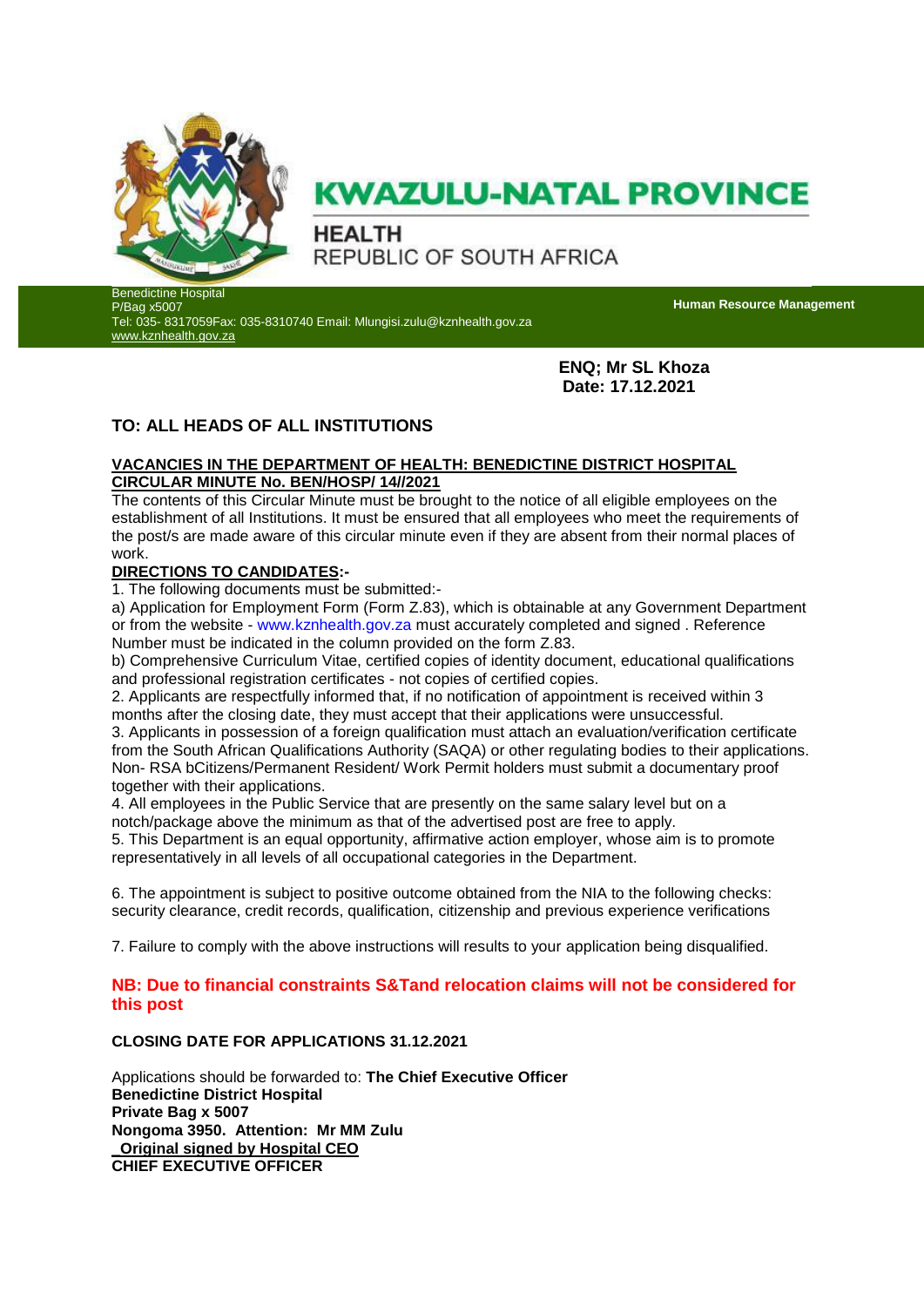#### **JOB TITLE: Senior Systems Management Officer**

**DEPARTMENT: Systems Management** 

**REF. NO. : BEN HOSP12/2021**

**SALARY: R 321 543 per annum**

#### **OTHER BENEFITS: MEDICAL AID (OPTIONAL), HOUSING ALLOWANCE: EMPLOYEE**

#### **MUST MEET PRESCRIBED REQUIREMENTS**

#### **MINIMUM REQUIREMENTS:**

- Matric/Senior Certificate or equivalent qualification
- National Diploma in Public Management/Administration
- 3 -5 years experience in Systems Management component
- Certificate of Service signed by Employer
- Proof of working experience (Certificate of service) signed by Human Resource Manager

#### **RECOMMENDATIONS**

- Any Health Management degree/ Diploma will be an added advantage
- Computer literacy: Ms Software application certificate
- Valid Driver Licence

#### **KNOWLEDGE, SKILLS, TRAINING AND COMPETENCIES REQUIRED:**

- Decision making, problem solving skills
- Knowledge of Public Finance Management Act and Treasury Regulations
- Good communication skills-verbal and written
- Co-ordination and liaison skills
- Project Management skills

#### **KEY PERFORMANCE AREAS:**

- Ensure effective co-ordination, management and quality of work of all the functional components of the systems department within the Hospital.
- Ensure the proper allocation and utilisation of transport within the institution.
- Supervise the provisioning of all hotel services provided by private companies to ensure compliance with service level agreement.
- Ensure that safety program requirements are adhered to by all staff.
- Ensure proper implementation of National Core Standards within the institution.
- Ensure compliance with all statutory regulations and by laws
- Conduct risk and security analysis to inform the development of institutional risk management plan
- Ensure that an effective, up to date disaster and major incident management plan is maintained.